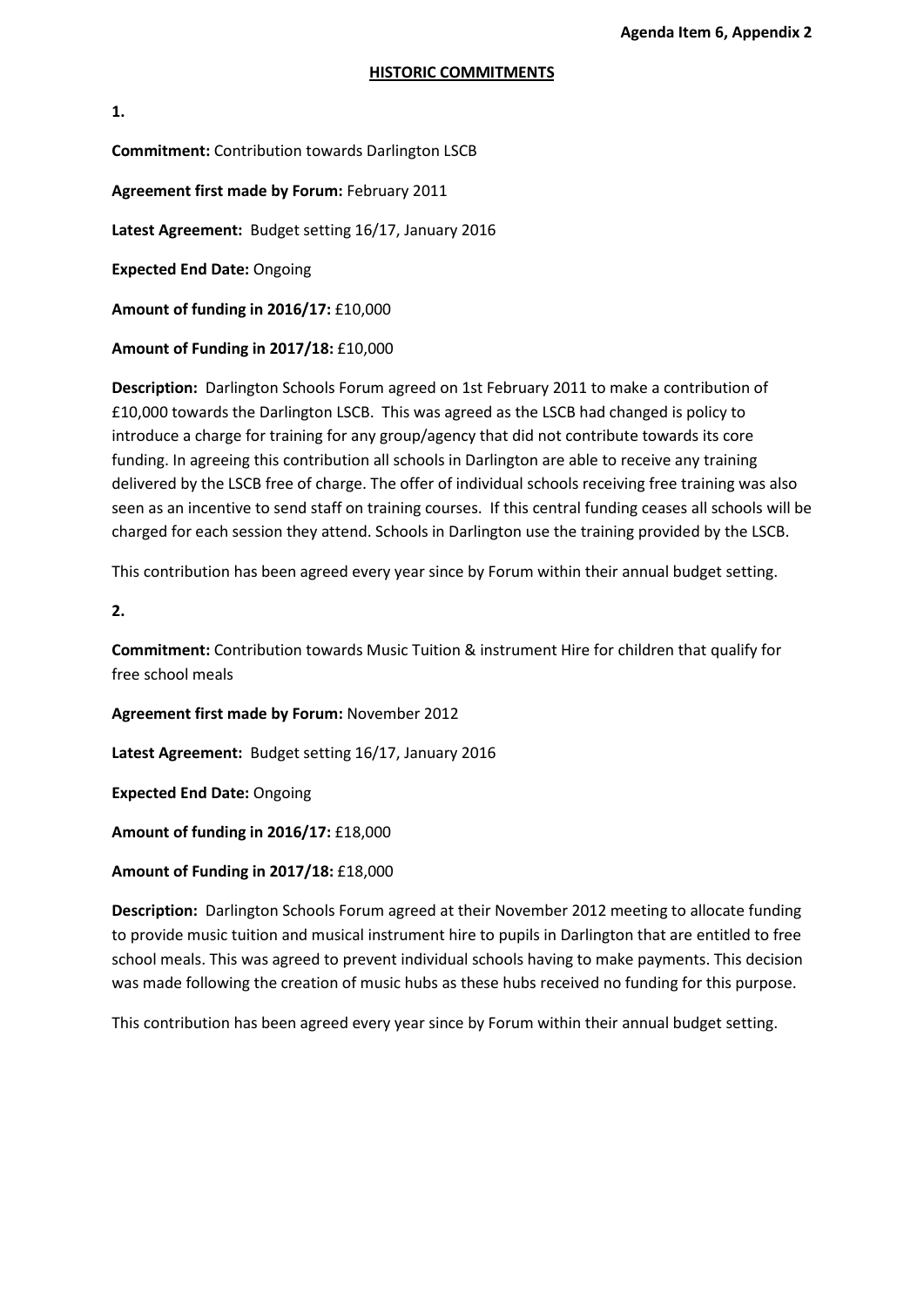**3.**

**Commitment:** Contribution towards the Virtual School

**Agreement first made by Forum:** Pre 2010/11 financial year

**Latest Agreement:** Budget setting 16/17, January 2016

**Expected End Date:** Ongoing

**Amount of funding in 2016/17:** £20,000

**Amount of Funding in 2017/18:** £20,000

**Description:** Darlington Schools Forum agreed pre 2010/11 to allocate £20,000 as a contribution towards the cost of the virtual school. This funding enables the virtual school to provide additional support to Looked After Children over and above the statutory minimum.

This contribution has been agreed every year since by Forum within their annual budget setting.

**4.**

**Commitment:** Contribution towards the Education Department

**Agreement first made by Forum:** November 2011

**Latest Agreement:** Budget setting 16/17, January 2016

**Expected End Date:** Ongoing

**Amount of funding in 2016/17:** £210,340

**Amount of Funding in 2017/18:** £210,340

**Description:** Darlington Schools Forum agreed at their November 2011 (updated February 2012) meeting to allocate £240,340 (including a contribution towards the School Forum costs) towards costs picked up centrally/services provided by the Education Department. This replaced a number of individual agreed contributions to services and was formalised following a restructure of services within the Council. (Funding agreed 11/12 was £292k).

This contribution covers a number services and individual employees in part. The contribution is made in line with the local strategy of "Schools@ One Darlington" facilitating all schools across the borough to work together for common aims to promote the succession of all pupils.

The funding also includes (but not exhaustive);

- Contributions to historic costs incurred when allowing teachers to leave prematurely (approximately half the funding).
- The commissioning of experts/consultants/use of staff to provide monitoring and engagement tasks/visits.
- The promoting of access to all schools through information points at the Council (e.g. customer services, website). The provision of a central hub as a first point of access for parents, people coming into Darlington, seeking information on education or schools.
- Provision of information request that cannot be answered by individual schools and freedom of information requests.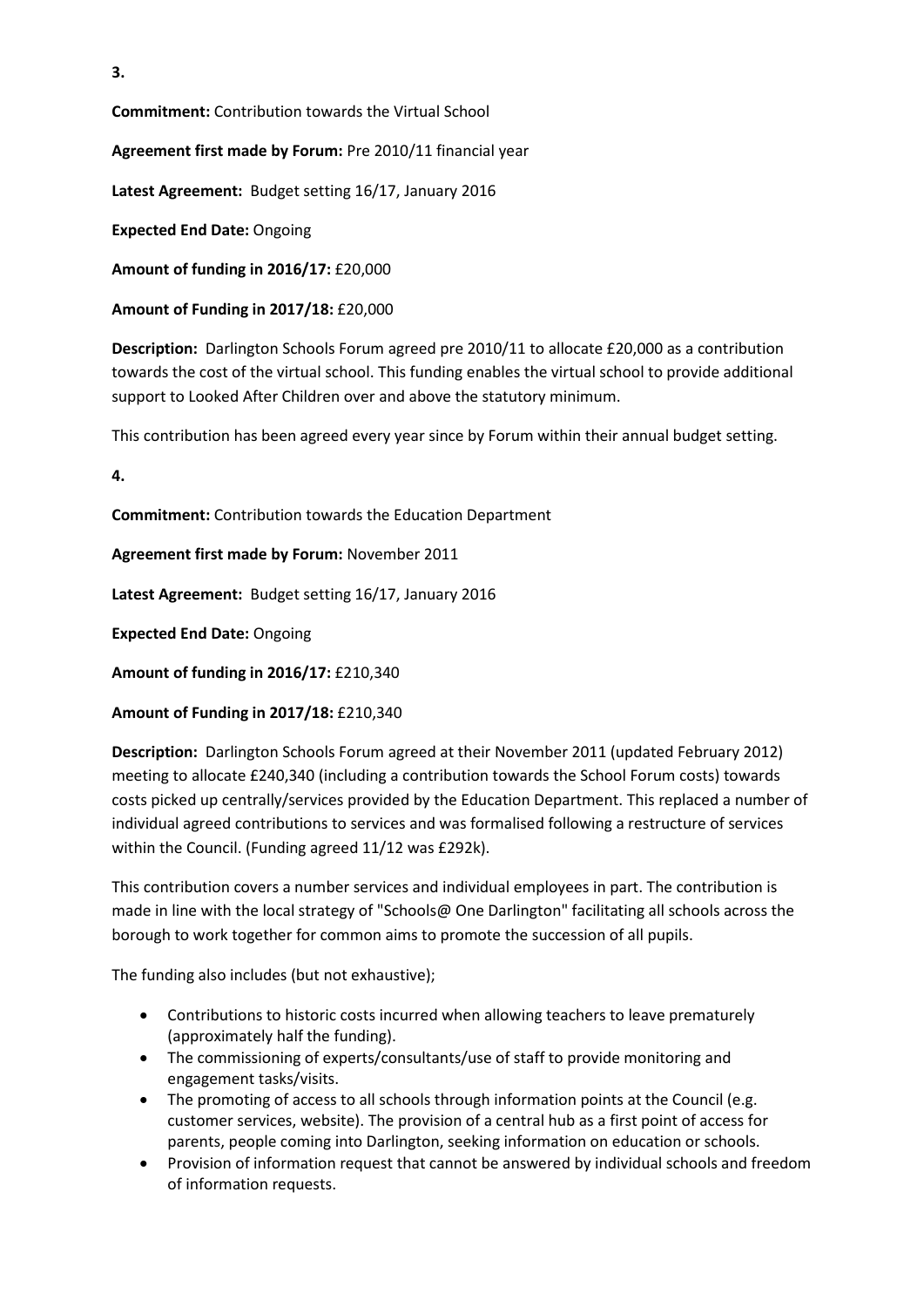This contribution has been agreed every year since by Forum within their annual budget setting.

**4.**

**Commitment:** Contribution towards asset management

**Agreement first made by Forum:** November 2011

**Latest Agreement:** Budget setting 16/17, January 2016

**Expected End Date:** Ongoing

**Amount of funding in 2016/17:** £63,000

**Amount of Funding in 2017/18:** £63,000

**Description:** Darlington Schools Forum agreed at their November 2011 meeting to allocate funding towards school placements and asset management. This funding was agreed as part of the "Schools@One Darlington" arrangements to facilitate the working together of all schools and the Local Authority to achieve the best outcomes for children. This particular funding contributes towards the management of the policy and provides assistance with LAMPA, school planning and asset requirements.

This contribution has been agreed every year since by Forum within their annual budget setting.

**5.**

**Commitment:** Contribution towards Union cover

**Agreement first made by Forum:** Pre 2010/11

**Latest Agreement:** Budget setting 16/17, January 2016

**Expected End Date:** Ongoing

**Amount of funding in 2016/17:** £10,000

## **Amount of Funding in 2017/18:** £10,000

**Description:** Darlington Schools Forum agreed pre 2010/11 to allocate £10,000 towards to provide all schools with the opportunity to access funding to pay for back fill arrangements if their school employed union representatives/officials. With the implementation of the of the new funding regulations, this funding is delegated for academy schools however pre the introduction of the new arrangements academy schools agreed through School Forum to continue to hold £7,000 centrally in order that those academy schools with union reps could still access a central fund and hence not lose out in funding.

This contribution has been agreed every year since by Forum within their annual budget setting.